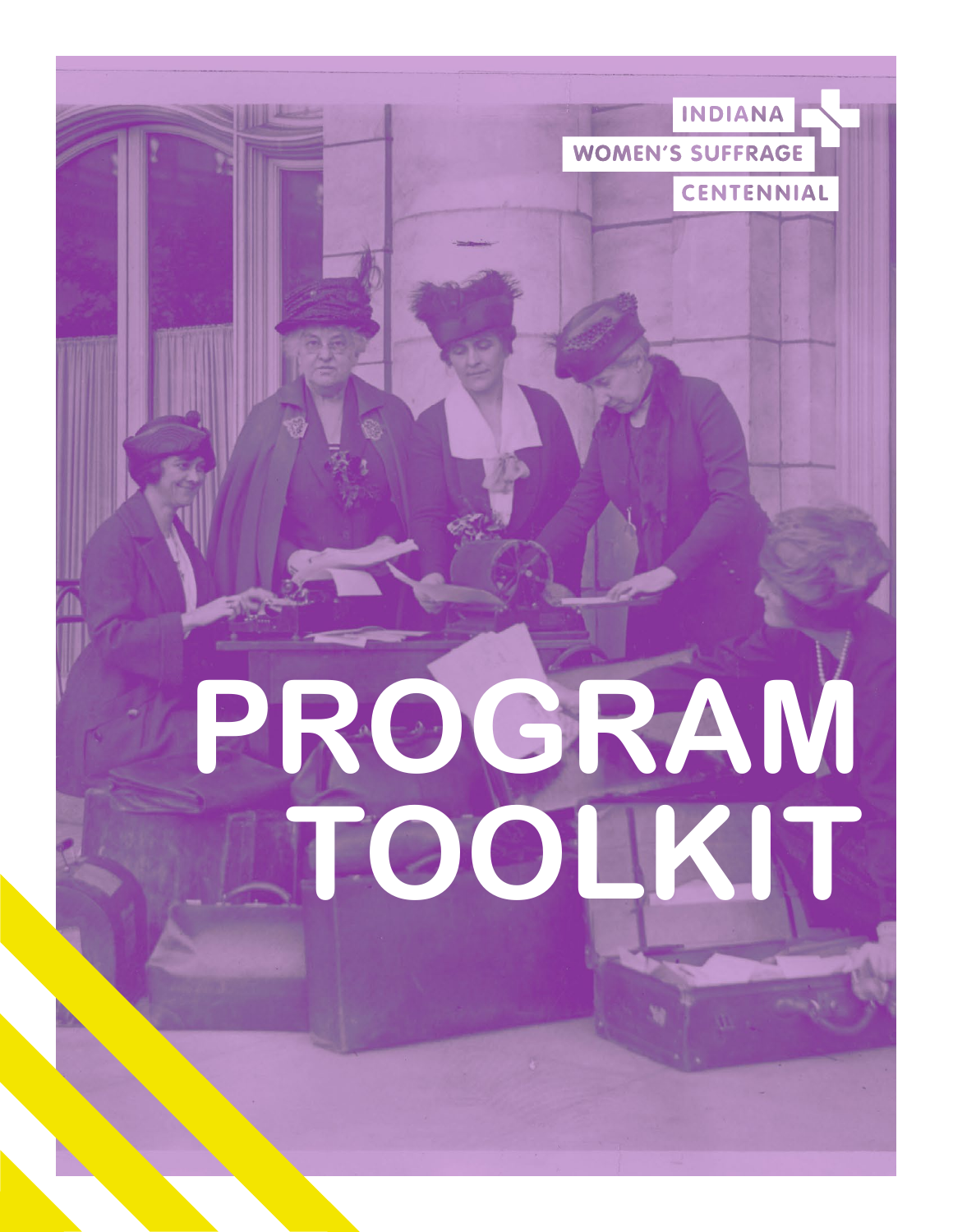# Table of Contents

| APPENDIX A: "AN ACT OF TARDY JUSTICE": THE STORY OF WOMEN'S SUFFRAGE IN INDIANA  6 |
|------------------------------------------------------------------------------------|
|                                                                                    |
|                                                                                    |
|                                                                                    |
|                                                                                    |
| <b>SPEAKERS BUREAU</b>                                                             |
| <b>TRAVELING EXHIBIT</b>                                                           |
|                                                                                    |

BE SURE TO FOLLOW US ON SOCIAL MEDIA.



@INSUFFRAGE100



 $\sim 100$  km s  $^{-1}$ 

@INSUFFRAGE100



 $\mathcal{L}(\mathcal{A})$  and  $\mathcal{A}(\mathcal{A})$ 

 $\ddot{\bullet}$ 

INDIANA SUFFRAGE CENTENNIAL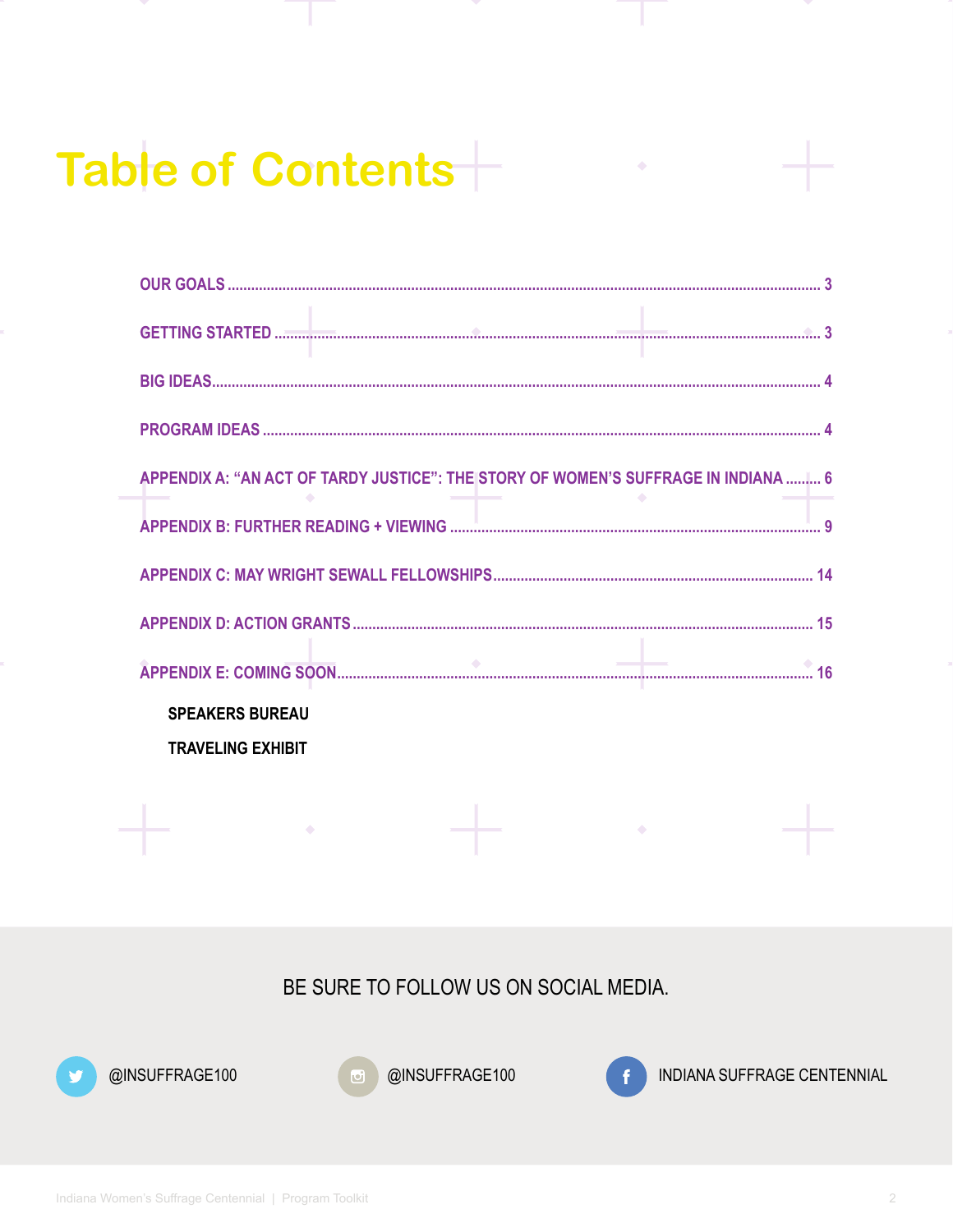# <span id="page-2-0"></span>**On Aug. 26, 1920, Hoosier women won the right to vote.**

At first glance, the meaning behind that statement is simple. But the real story goes much deeper.

In Indiana, almost seventy years passed between the first calls for women's voting rights and the passage of the 19th Amendment. And, though momentous, 1920 is just one milestone in a long and ongoing journey, and access to the voting booth is just one part of what it means to be an equal part of the democratic process.

The Indiana Women's Suffrage Centennial, catalyzed by Indiana Humanities, the Indianapolis Propylaeum, the Indiana Historical Society and the Indiana Historical Bureau, working with many grassroots and local partners, marks the anniversary of the 19th Amendment. We invite Hoosiers to honor the ideas and ideals that fueled the suffrage movement in Indiana, and the people who led the way; to engage in a conversation about inclusion, equity, perseverance and power; to consider what remains to be done to ensure that our democracy truly includes everyone; and to identify and act on the lessons of the women's suffrage movement.

# OUR GOALS

- To inspire Hoosiers to think, read and talk about the history and significance of women's suffrage
- To drive and discover scholarship about women's suffrage and political participation in Indiana
- To highlight Hoosiers who played a role in the suffrage movement in Indiana and nationally
- To encourage everyone to vote and engage fully in the democratic process
- To inspire civic action and persistence among kids and teens today

In the following pages, you'll find information and tips to help you plan public programs that commemorate the centennial of suffrage in Indiana and an overview of available resources from the Indiana Women's Suffrage Centennial organizers.

Thank you for your help to make the most of this important anniversary!

# GETTING STARTED

Here are a few steps to consider early in your planning process:

#### **Define clear objectives for your event**

What do you hope people will know or do as a result of attending your event? See the "Big Ideas" on page 4 for a few of our ideas to spark your planning.

#### **Identify your target audience**

How many people will likely attend? What kinds of people do you hope will show up?

#### **Determine venue options**

Start looking early and consider location, parking, capacity, layout, accessibility, costs, acoustics, and amenities.

#### **Recruit partner organizations**

Consider forging new relationships and strengthening current ones with other local nonprofits or government organizations, universities, and businesses.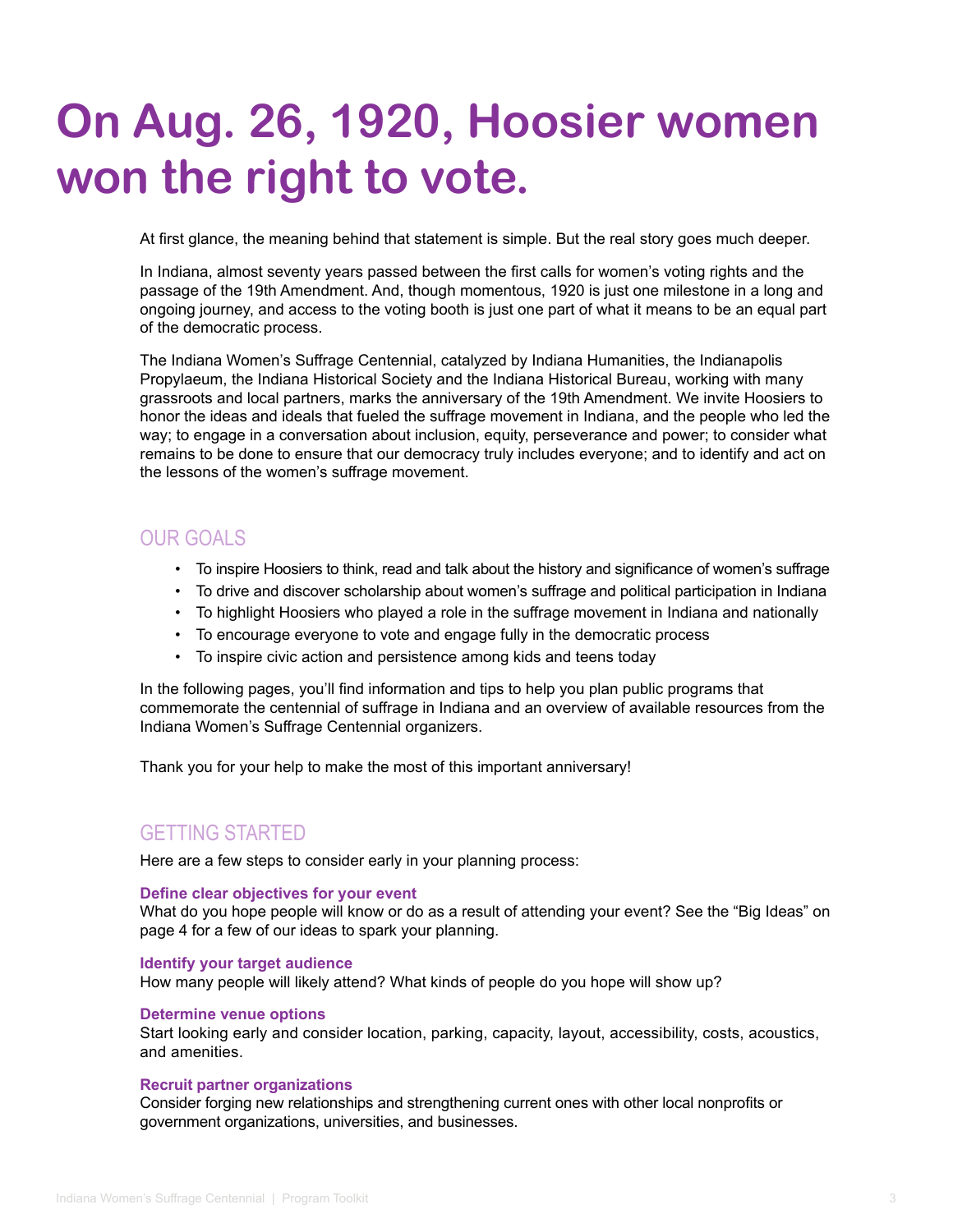#### <span id="page-3-0"></span>**Budget for your event**

Anticipate the cost of presenter fees, snacks, design and printing, advertising, equipment or space rental, etc. Be sure to get quotes from multiple businesses and obtain contracts from vendors. Once you have a budget, you can determine if you need to raise additional money through grants or sponsorships. Two places to start if you're looking for grants: Indiana Humanities and your community foundation.

# **Create marketing communications strategies**

Keep the goal of the program and your audience in mind. Will fliers or posters work best? Would a sponsored post on Facebook get the word out? Does your intended audience read the paper or listen to the radio? Are there partners with big mailing lists or upcoming meetings where you could spread the word? Ideally, start getting the word out at least two months in advance. The Indiana Women's Suffrage Centennial website includes a free branding guide and logos to help you design eyecatching, professional materials that align to the look and feel of our materials.

#### **Add your event to the Indiana Women's Suffrage Centennial calendar**

When you have finalized the details of your program, add it to our online calendar so anyone across the state can find it.

# BIG IDEAS

The Indiana Women's Suffrage Centennial is focusing its efforts on getting Hoosiers to think, read and talk about the following ideas. As you plan your programs, you might consider how to align it to one or more of these big ideas.

- Today, women's suffrage seems like an obvious component of democracy. One hundred years ago, it was a controversial idea that even some women opposed. Championing it required courage, perseverance and organized activism.
- The centennial of women's suffrage is an opportunity to honor the Hoosiers who played a role in the suffrage movement.
- Like all social movements, suffrage was an imperfect process. Activists disagreed over strategy and tactics, and women of color and working-class women didn't always have a seat at the table. One of the lessons is that forming "a more perfect union" is and always has been messy.
- While the 19th Amendment gave women access to the voting booth, the struggle for full equality continues. Today, we all can learn from the women who fought for the vote as we fight to ensure equality for all.
- As we acknowledge the impact suffrage had on women, we also should consider where our laws, culture and institutions might be keeping others from fully engaging in our democracy.
- The role of Hoosiers in the suffrage movement is a story that isn't fully known or told. This is Indiana's opportunity to delve into that history and capture it for future generations.

# PROGRAM IDEAS

Whatever you do, be creative and make it meaningful! Hosting a women's suffrage event is an opportunity to build new relationships with organizations (as partners) and individuals (as participants) in your community. At every step if the process, let that goal guide your decisions. Below are some ideas to get you thinking about how your community can get involved:

## **Host a scholar talk**

We're putting together a selection of talks by smart and engaging experts and trailblazers who are ready to come to your community to deliver a compelling and deeply researched talk. Starting in Fall 2019, organizations can apply to Indiana Humanities for funds to book a speaker for events in 2020. In the meantime, research who might be in your county or a nearby university to give a talk.

#### **Create a book club**

Hold an old-fashioned book discussion of any of the books on pages 9. We recommend building your discussion around one or two key themes (see p. 4 for Big Ideas). You can plan a monthly club throughout 2020, or add one or two titles from the list to your existing book club. We recommend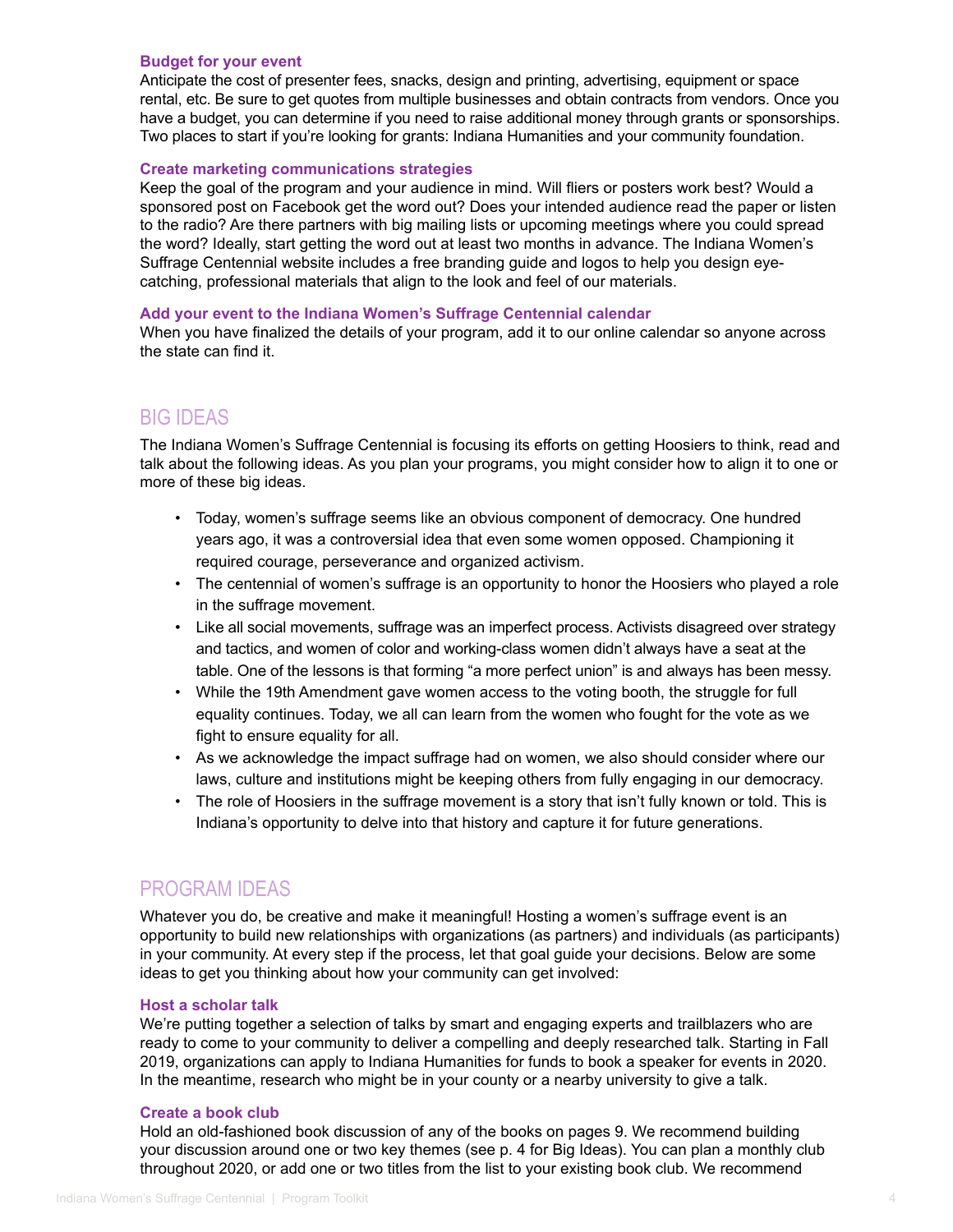finding a facilitator with a little expertise who can help keep the group on track! Many titles are available through Indiana Humanities' free lending library of book sets, Novel Conversations.

# **Organize a panel discussion**

Many urgent ideas are raised by the commemoration of women's suffrage—see the big ideas on page 4 for examples. Consider inviting representatives of organizations that address voter access, women's issues and civic engagement to reflect on the meaning of the suffrage centennial, or organize a line-up of experts on a particular moment (the fight for the 19th Amendment or the effort to pass the Equal Rights Amendment, for instance).

### **Host a film screening + discussion**

Host a screening (see film suggestions on in Appendix B) followed by a facilitated discussion focused around one or more of the big ideas (p. 4) Like this idea? Do three or more and make it a series!

#### **Engage kids who aren't ready to understand political nuance**

In the teacher toolkit, available from the Resources page of the Indiana Women's Suffrage Centennial website, you can download lists of books appropriate for elementary, middle and high school.

#### **Book a traveling exhibit.**

The Indiana Historical Society is creating a new traveling exhibit about the suffrage movement in Indiana. The exhibit will be free to history organizations and \$100 for libraries, community centers and other places. Bookings for the new exhibit will open in Fall 2019.

#### **Host a voter registration drive and/or other non-partisan voter education events.**

What better way to honor the work of the suffragists than to engage voters today. If you do plan to host a registration drive, contact your county clerk or the League of Women Voters to get expert advice and make sure you comply with Indiana laws.

#### **Help women get engaged in the political process.**

There are numerous national and statewide organizations that focus on helping women get involved in the political process, as volunteers and candidates. Consider hosting a workshop tied to the suffrage centennial.

#### **Plan a field trip**

There will be programs taking place across Indiana throughout 2020. Plan a field trip for children, teens or adults that includes transportation, admission and even a boxed lunch. Use time on the bus to watch a film or have a discussion!

#### **Dedicate a historical marker**

Know of a historically significant woman or space related to women's suffrage and/or politics in Indiana? Consider researching and/or funding a historical marker in your community through the [Indiana Historical Bureau Marker Program.](https://www.in.gov/history/markers.htm)

## **Attend the Hoosier Women at Work Conference**

Many 2020 conferences will have an emphasis on women's history because of the centennial, but [Hoosier Women at Work](https://www.in.gov/history/4304.htm) will be hosting its fourth annual conference that focuses solely on the history of Indiana women. The 2020 conference will take place on March 7, 2020 at the Indiana Historical Society. Make it a program: Organize a group to attend the conference and host a facilitated discussion afterward to debrief!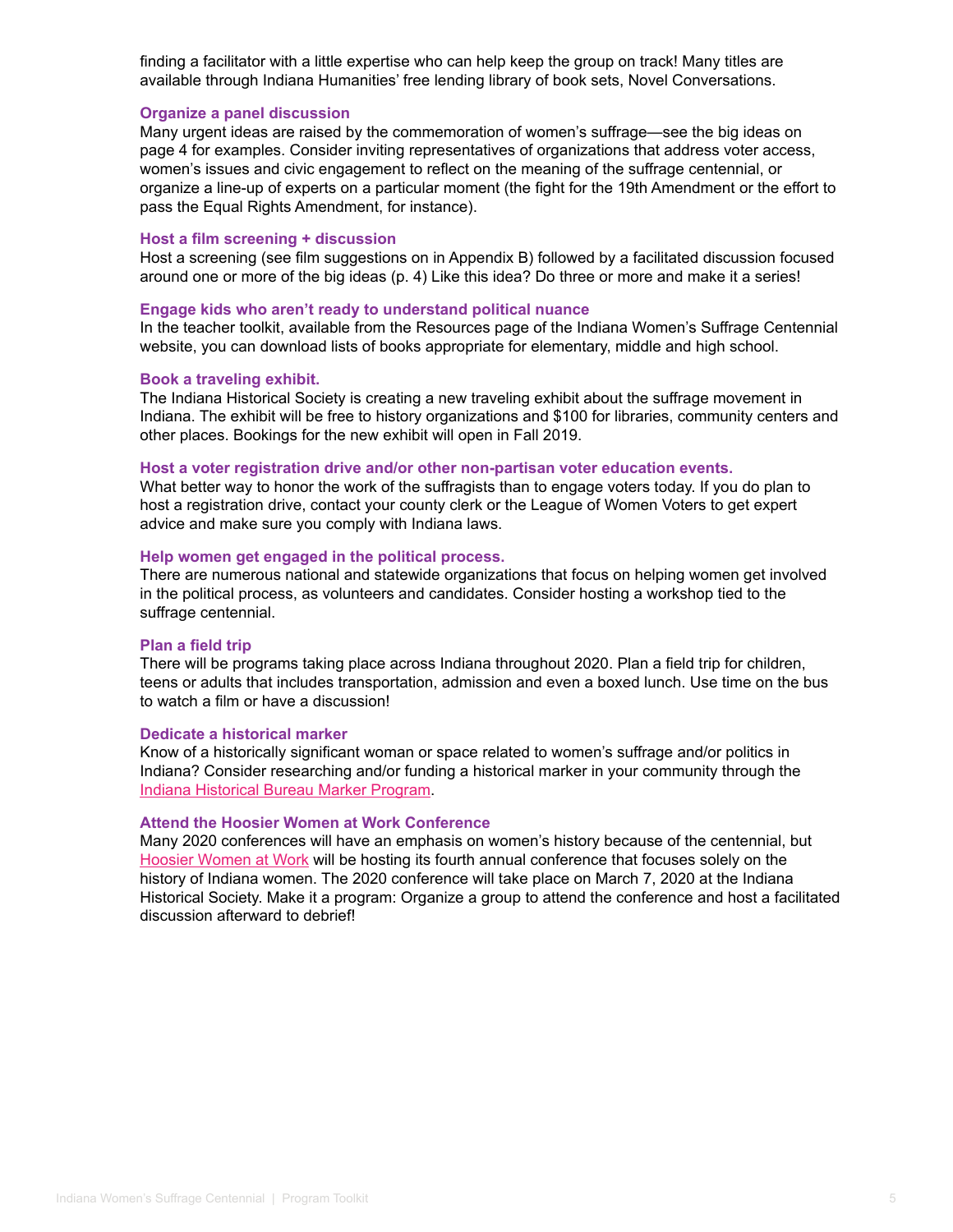<span id="page-5-0"></span>APPENDIX A: "AN ACT OF TARDY JUSTICE": THE STORY OF WOMEN'S SUFFRAGE IN INDIANA

# **"An Act of Tardy Justice": The Story of Women's Suffrage in Indiana**

In 1851, Winchester native Amanda Way called for a women's rights convention—the kick off to a 69-year effort to guarantee women's right to vote in Indiana. Between then and the moment when Gov. James P. Goodrich, also a Winchester native, oversaw the state's ratification of the 19th Amendment in 1920, Indiana women organized, marched, petitioned and sometimes resisted. There were ups and downs along the way, including two major wars and a brief moment in 1917 when it seemed the state would beat the nation in the race for women's suffrage—an exciting summer when Indiana women flooded the polls before the franchise was snatched from them again. In 1920, Hoosier women's continuous and tireless work paid off and their goal was realized. On January 16, the Indiana General Assembly approved the national amendment for women's suffrage; then, at last, on August 26, the U.S. Congress approved the final paperwork ratifying the change to the Constitution.



*Circa 1910s. Women gained the right to vote when the19th Amendment was ratified on August 18, 1920. Suffragist activists marched and lobbied for years before this was accomplished. This photo shows suffragists in Auburn, Indiana.*

*Image courtesy the Indiana Historical Society.*

# **Early Steps**

Indiana Quaker women and men were central to the start of the story. Early on, suffrage was one of a number of women's rights for which Quakers advocated. These demands also included improved property rights, access to the same jobs and education as men, and equal pay for equal work. Only three years after Elizabeth Cady Stanton, Lucretia Mott and Frederick Douglass attended the famous Seneca Falls Convention in New York in 1848, Hoosier women met in Dublin, Indiana, and formed the Indiana Woman's Rights Association (IWRA). It's widely considered one of the first state-level suffrage organizations.

The IWRA met annually through 1859, the same year that three suffragists presented the first women's suffrage petition to the Indiana legislature. However, due to the Civil War, the voting rights movement got sidetracked. Though the editors of Peru's The Mayflower found a way to support both the war and suffrage and continued to publish in the early 1860s, many women turned their attention to supporting the war effort. Here and around the country, suffragists saw the mobilization toward war as an opportunity to prove their "fitness" for suffrage, throwing themselves into volunteer work to support Union men on the field and their families at home. Yet when the war was over, despite women's support of men, neither Congress nor the Indiana General Assembly recognized women's hard work and devotion. The battle off the field, for the right to vote, would continue.

# **A Galvanizing Defeat**

The IWRA began meeting again in 1869, the first year that historians can document that African American women attended Indiana women's suffrage meetings. Over the next fifty-odd years, their attempts to secure the vote were continually hampered by the Indiana Constitution itself.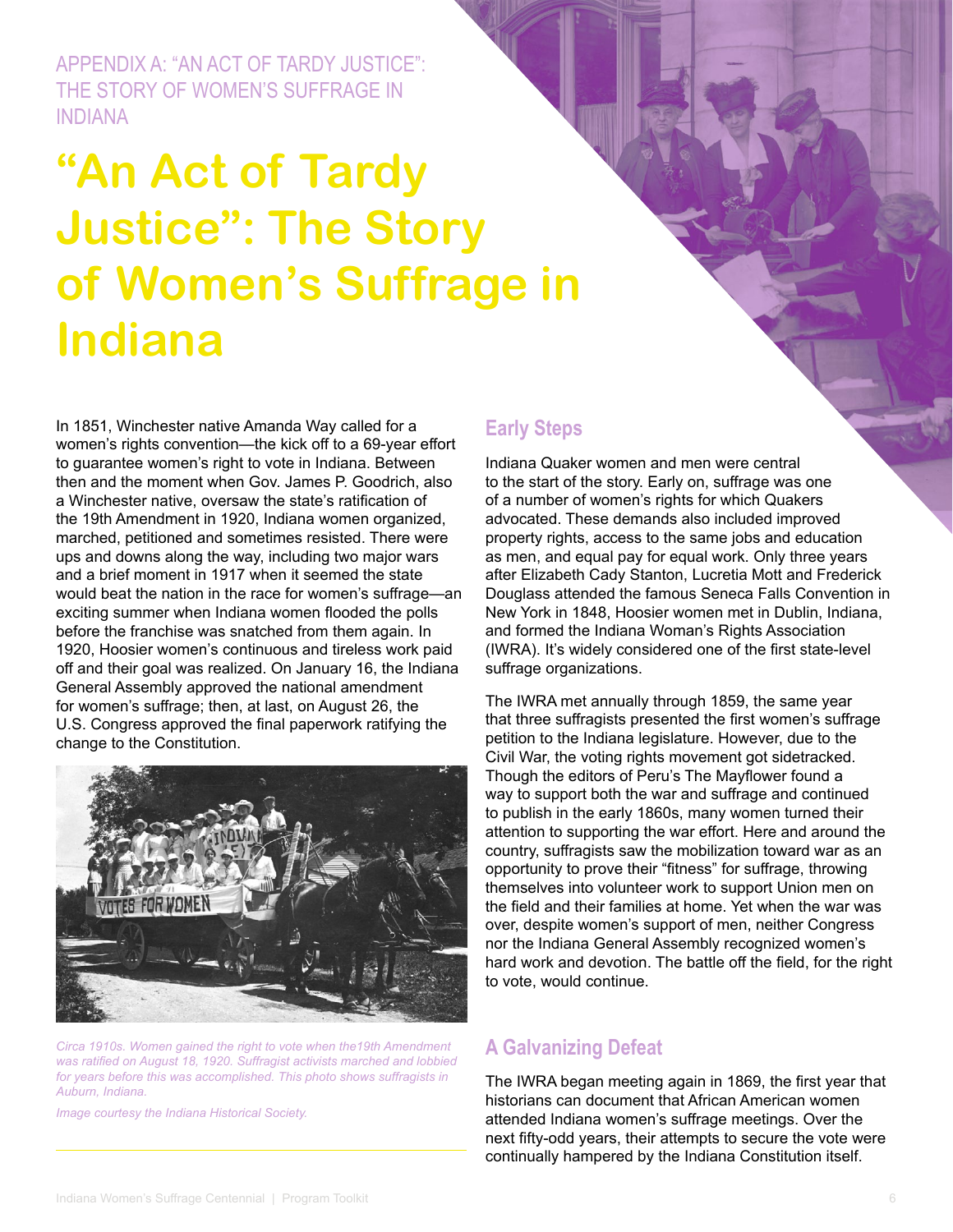Its structure made it difficult for women to gain the vote through the state legislative process. Any amendment to the state constitution had to be approved by two separate legislative sessions—yet the state legislature convened only every other year. Therefore, it took at least two years to amend the constitution, making the challenge steeper for suffragists and giving their opponents more time to organize and kill any proposed suffrage law or amendment. This challenge reared its head in 1881, when Indiana legislators approved an amendment granting Hoosier women the right to vote. But when the Indiana General Assembly reconvened in 1883, it was discovered that the 1881 law had mysteriously not been recorded in the official legislative record from the previous session. Thus, according to the Indiana Constitution, the suffrage amendment couldn't be voted on a second time because it officially didn't exist.

# **Nevertheless, They Persisted**



*Circa 1900s. The women are possibly campaigning for the right to vote in Brookville, Indiana. Image courtesy the Indiana Historical Society.* 

Though Hoosier suffragists had deployed various political tactics leading up to the debate of 1881–83, they got even more organized and learned even more ways to hone their political skills. Though it would take men making legislative actions to get women the right to vote, it was women themselves who agitated, pushed and persisted. Suffragists presented petitions and gave speeches to several sessions of the state legislature. Indiana women asked for and were assigned offices at the state house so they could lobby legislators; to keep up the pressure, they learned how to call in extra suffragists at a moment's notice. Susan B. Anthony, during one of several visits to the Hoosier state, asked a joint session of the general assembly to request a national suffrage amendment, memorably declaring, "I want the politicians of Indiana to see that there are women as well as men in this State, and they will never see it until they give them the right to vote. Make the brain under the bonnet count for as much as the brain under the hat."

Indiana women also formed powerful and well-organized groups, including the Woman's Franchise League, the Legislative Council, and the Indianapolis Equal Suffrage Society. By 1912, African American Hoosier women had formed their own suffrage associations, one of these meeting for the first time in the home of Madam CJ Walker.

*Circa 1860s. May Wright Sewall is pictured as a young woman in this cased image. Born in Wisconsin in 1844, Sewall came to Indiana in the early 1870s. She was a teacher, having founded the Indianapolis Girls' Classical School with her second husband. She was also a reformer, and served as a close ally to such national suffrage leaders as Elizabeth Cady Stanton and Susan B. Anthony. Sewall helped found the Indianapolis Equal Suffrage Society in 1878* 



*and also helped establish several Indianapolis organizations including the Indianapolis Woman's Club, the Indianapolis Propylaeum, the Art Association of Indianapolis (later known as the Indianapolis Museum of Art), and the Contemporary Club.* 

*Image courtesy the Indiana Historical Society.*

In the midst of all of this activity and the constant setbacks, World War I broke out (the U.S. didn't enter the war until 1917). Like most of their counterparts across the nation, the majority of Hoosier suffragists answered the call to support the Great War. But they learned a lesson from the suffrage movement during the Civil War. This time, they made suffrage a part of the plan to "make the world safe for democracy." Suffragists knitted socks for soldiers, raised money for Liberty Loans and spoke in support of the war to various civic groups. But unlike during the 1860s, they participated in these efforts while also agitating for suffrage. Activists cannily connected their cause to the surge of wartime patriotism and rhetoric around the idea of "duty."

Given the increasing power of the suffrage movement and the heightened expectations raised by World War I, progress appeared favorable in 1917. Thanks to continued and increasing agitation in Indiana and nationally, the Indiana General Assembly actually passed three laws favored by suffragists during the 1917 session. The first called for a convention to be held in September, for the purpose of drafting a new state constitution (with the hopes that the new constitution would include women's suffrage). The second law amended the current state constitution to allow for women's suffrage (which in order to become effective would have to be passed again by the 1919 legislature and approved by a majority of voters—though the passage of the constitutional convention bill and the prospects of a new state constitution appeared to make this law moot). The third law offered Indiana women partial suffrage, giving them the right to vote for presidential electors, for some state offices and in municipal elections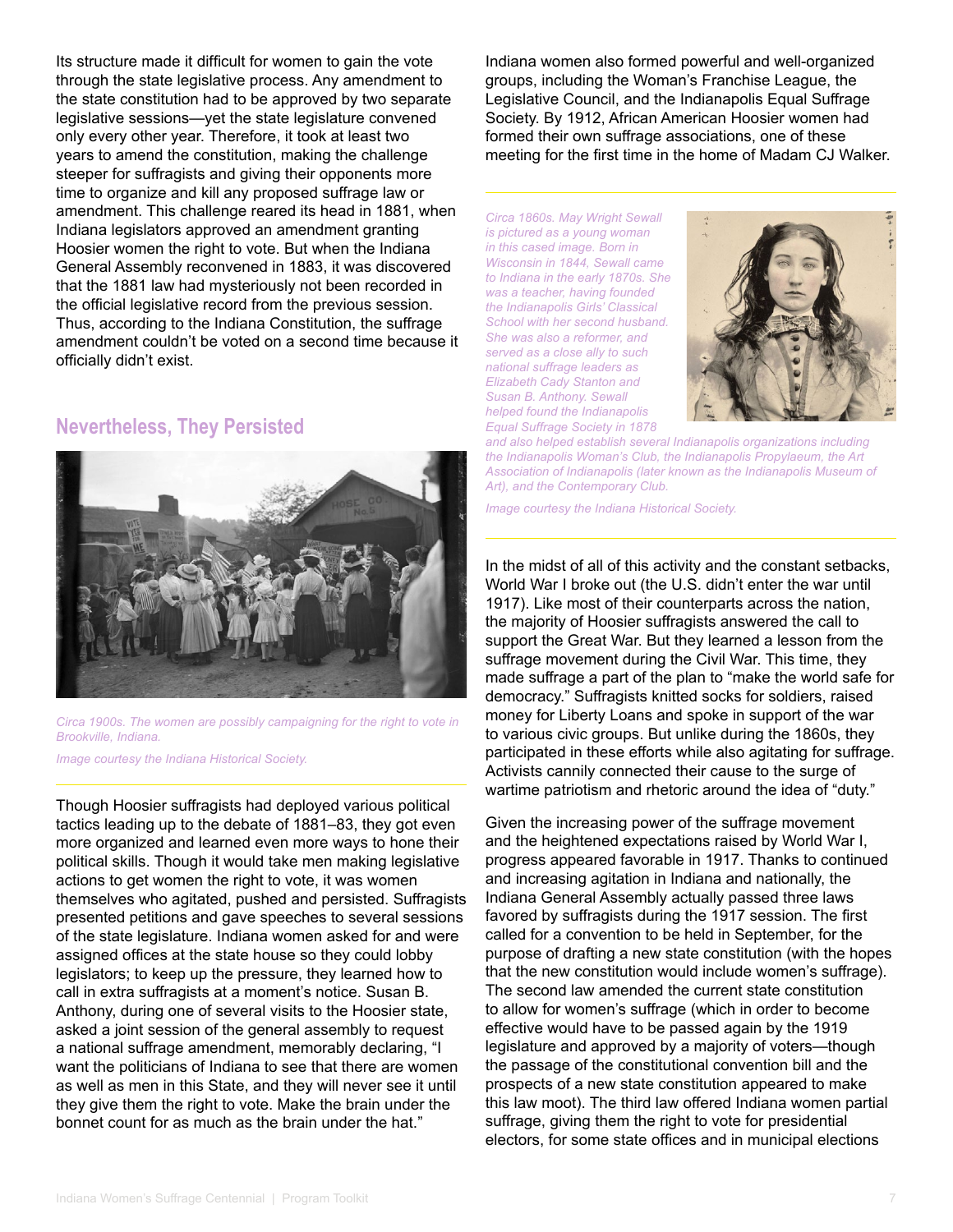**Thus, even with setbacks at the state level in 1917, and again at the federal level (the U.S. Senate failed to pass a federal amendment in 1918), women kept driving toward their goal.**

that very year. Just as important, it also gave them the right to vote for delegates to the upcoming constitutional convention and for ratification of the new constitution.

Imagine the scene: Thousands of Indiana women celebrating their victories, rushing out to register to vote over the course of the summer of 1917. Women in their eighties and nineties joined younger women at clerks' offices around the state. The first women to vote in the state were in Warren County; Mrs. JE McCloud was at the head of the line, thus was possibly the first woman to cast a ballot in the state. In Columbus, two African American women were the first women to register. "There was a boom Tuesday afternoon in the matter of registration… when a long file of women entered the courthouse," remembered Natalie Parker, the president of the Porter County Woman's Franchise League; by the end of the summer, 80 percent of all registered voters in Porter County were women.

Then came the next setback, which for Indiana women was possibly even more difficult to endure than the 1881–83 debacle. Men who opposed women's suffrage challenged both the constitutional convention law and the partial suffrage law, and in separate rulings the Indiana Supreme Court found them to be unconstitutional. There would be no opportunity to introduce suffrage in a new state constitution, and women were stripped of their partial suffrage rights effective October 26, 1917. The constitutional amendment law still stood, but that meant restarting a long, slow process.

# **Home Stretch**

The defeat of the 1917 effort heightened the importance of a federal suffrage amendment. Suffragists around the country had long debated whether state-level or federal action was the way to accomplish their goal, but by 1915, many Indiana activists, along with their sisters around the country, had coalesced around Carrie Chapman Catt and the National American Woman Suffrage Association's "Winning Plan." This plan had state-level suffragists campaigning for individual states to expand the franchise while also putting pressure on Congress to pass a federal amendment. Thus, even with setbacks at the state level in 1917, and again at the federal level (the U.S. Senate failed to pass a federal amendment in 1918), women kept driving toward their goal. "Real patriotism," Mrs. Richard E.

Edwards, the president of the Woman's Franchise League of Indiana, wrote, "demands that we serve the Government no matter how out of patience we get with state authorities." In 1918, Indiana suffragists set themselves the task of recruiting 100,000 members and 700,000 signatures petitioning Congress to pass a suffrage amendment. Mrs. Fred H. McCulloch of Fort Wayne, the chairwoman of this effort, said it would "be the instrument by which we can do it."

So, with this final wave of pressure from suffragists, the U.S. Congress finally approved the 19th Amendment and sent it to the states for ratification after World War I ended. Indiana became the 26th state to ratify it, on January 16, 1920. It went into effect on August 26, eight days after the two-thirds majority for ratification had been achieved.

Indiana women had been everywhere in the fight for suffrage. Women like Dr. Mary Thomas, Amanda Way, May Wright Sewall, Grace Julian Clarke, Helen Gougar, Zerelda Wallace, Dr. Amelia Keller, Martha McKay, Sara Messing Stern, Dr. Hannah Graham, Laura Donnan, Carrie Barnes, Mary Nicholson, Luella McWhirter, Marie Edwards, Charity Dye, Harriet Noble, Sara and Eldena Lauter, Emma Swank, Frances Berry Coston, Ida Husted Harper, Mary Garrett Hay, and Elizabeth Boyton Harbart worked for suffrage in the state and across the nation. They surely agreed with Governor Goodrich when, in 1920, he described the ratification of the 19th Amendment as "an act of tardy justice."

# **Dr. Anita Morgan, IUPUI 2019**

Dr. Anita Morgan teaches history at IUPUI and is working on a book-length project about the suffrage movement in Indiana.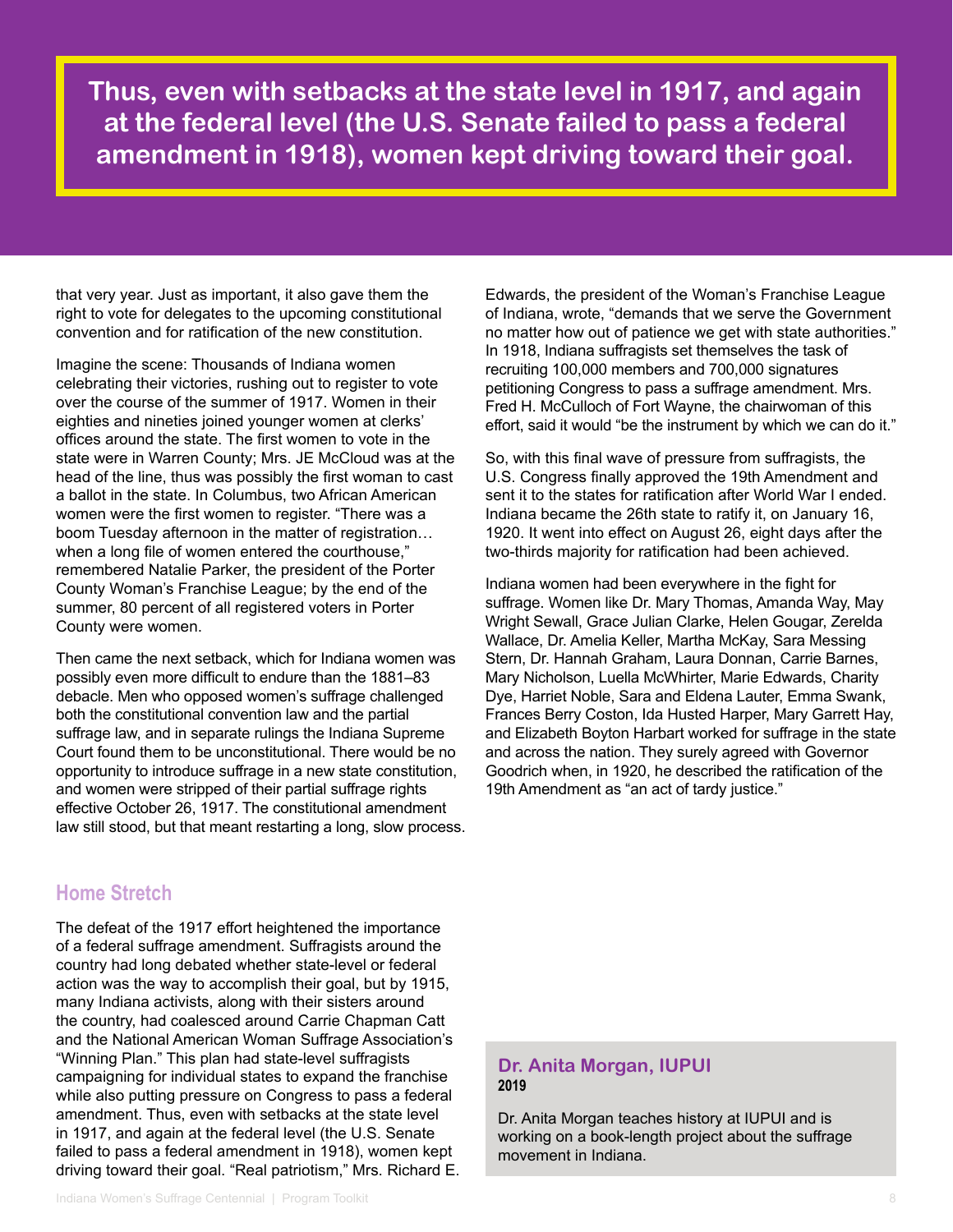# <span id="page-8-0"></span>APPENDIX B: FURTHER READING + VIEWING

Books suitable for early readers can be found in the Teacher Toolkit, available from the Resources page of the Indiana Women's Suffrage Centennial. Here is a selection of books about suffrage and women's political activism in Indiana and nationally for teens and adults. Use the book lists to plan events, create a library display or learn on your own.

# **TEENS**

# *BOOKS*

### *A Woman in The House (And Senate): How Women Came to the United States Congress, Broke Down Barriers, and Changed the Country* by Ilene Cooper (ages 8-14)

For the first 128 years of our country's history, not a single woman served in the Senate or House of Representatives. All of that changed, however, in November 1916, when Jeannette Rankin of Montana became the first woman elected to Congress—even before the 19th Amendment gave women across the U.S. the right to vote.

## *Alice Paul and the Fight for Women's Rights* by Deborah Kops (ages 10-17)

Alice Paulm reignited the sleepy suffrage moment with dramatic demonstrations and provocative banners. After women won the vote in 1920, Paul wrote the Equal Rights Amendment (ERA), which would make all the laws that discriminated against women unconstitutional.

# *A Question of Courage* by Marjorie Darke (ages 11-14)

Emily's life changes as she joins the suffragette movement to win votes for women. She learns much about life and politics, friendship and courage and has her first romance.

#### *Elizabeth Cady Stanton and Susan B. Anthony: A Friendship that Changed the World* by Penny Colman (ages 12-18)

In the Spring of 1851 two women met on the street corner in Seneca Falls, New York—Elizabeth Cady Stanton, a thirty-five-year-old mother of four boys, and Susan B. Anthony, a thirty-one-yearold, unmarried, former school teacher.

### *Roses and Radicals: The Epic Story of How American Women Won the Right to Vote* by Susan Zimet and Todd Hasak-Lowy (ages 10+)

Celebrates suffrage as a captivating yet overlooked piece of American history and the women who made it happen.

#### *The Feminist Revolution—a Story of the Three Most Inspiring and Empowering Women in American History: Susan B. Anthony, Margaret Sanger, and Betty Friedan* by Jules Archer (ages 12+)

Offers biographies of Susan B. Anthony, Margaret Sanger, and Betty Friedan, with a full background of the political organization they worked for and against.

## *Things a Bright Girl Can Do* by Sally Nicholls (ages 12-14)

Three young women are suffragettes in England, campaigning for equality and the right to vote. When a foreign Archduke is assassinated, everything changes with WWI—but not in the way they hoped or imagined.

# *Votes for Women!: American Suffragists and the Battle for the Ballot* by Winifred Conkling (ages 12-16)

From Susan B. Anthony and Elizabeth Cady Stanton, who founded the suffrage movement at the 1848 Seneca Falls Convention, to Sojourner Truth and her famous "Ain't I a Woman?" speech, to Alice Paul, arrested and force-fed in prison, this is the story of the American women's suffrage movement and the private lives that fueled its leaders' dedication.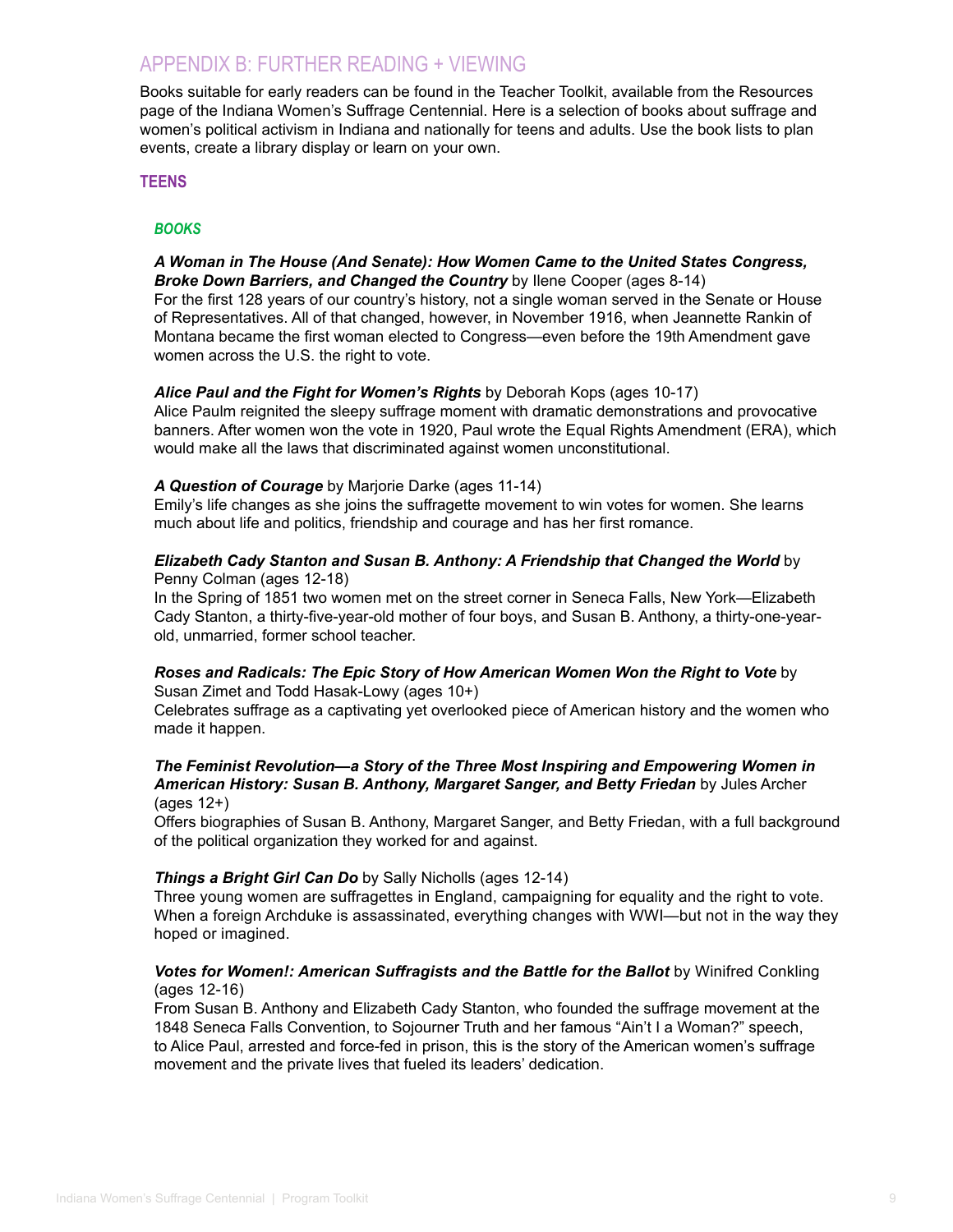# *Wheels of Change: How Women Rode the Bicycle to Freedom (With a Few Flat Tires Along the Way)* by Sue Macy (ages 10+)

Take a lively look at women's history from aboard a bicycle, which granted females the freedom of mobility and helped empower women's liberation. Through vintage photographs, advertisements, cartoons, and songs, this book transports readers to bygone eras to see how women used the bicycle to improve their lives.

# *With Courage and Cloth: Winning the Fight for a Woman's Right to Vote* by Ann Bausum (ages 10+)

Chronicles the story of the women's suffrage movement in America, using compelling period photographs—including some never before published—to illustrate the vivid narrative.

# *FILMS*

*Not For Ourselves Alone: The Story of Elizabeth Cady Stanton & Susan B. Anthony* (2005) Ken Burns directed this PBS documentary on two of the pioneering figures in the women's rights movement.

## *One Woman, One Vote* (1995)

This PBS program documents the struggle which culminated in the passing of the 19th Amendment in the U.S. Senate by one vote. Witness the 70-year struggle for women's suffrage and discover why the crusaders faced entrenched opposition from men and women who feared the women's vote would ignite a social revolution.

## *She's Beautiful When She's Angry* (2016)

A provocative, rousing and often humorous account of the birth of the modern women's liberation movement in the late 1960s through to its contemporary manifestations in the new millennium, direct from the women who lived it.

# *Suffragette* (2015)

In 1912 London, a young working mother is galvanized into radical political activism supporting the right for women to vote, and is willing to meet violence with violence to achieve this end.

# *PODCASTS*

["Night of Terror" Podcast Series / Turning Point Suffragist Memorial](https://suffragistmemorial.org/night-of-terror-podcast-series/) 

["Suffragists' Night of Terror at the Occoquan Workhouse"](https://www.missedinhistory.com/podcasts/suffragists-night-of-terror.htm) */ Stuff You Missed in History Class, Nov. 8, 2017.*

[The History Chicks](http://thehistorychicks.com/tag/suffragists/) */ Multiple suffrage-related episodes*

["Victoria Woodhull: Little Queen for President"](https://www.missedinhistory.com/podcasts/little-queen-for-president.htm) */ Stuff You Missed in History Class, March 28, 2011.*

# **ADULTS**

## *BOOKS*

## *American Women in the Struggle for the Vote, 1850-1920 (Blacks in the Diaspora)* by Rosalyn Terborg-Penn

This comprehensive look at the African American women who fought for the right to vote analyzes the women's own stories and examines why they joined and how they participated in the U.S. women's suffrage movement.

*A Perfect Union: Dolley Madison and the Creation of the American Nation* by Catherine Allgor This book overviews how Dolley manipulated the constraints of her gender to construct an American democratic ruling style and to achieve her husband's political goals. Leaves readers with a story about our past and a model for a modern form of politics.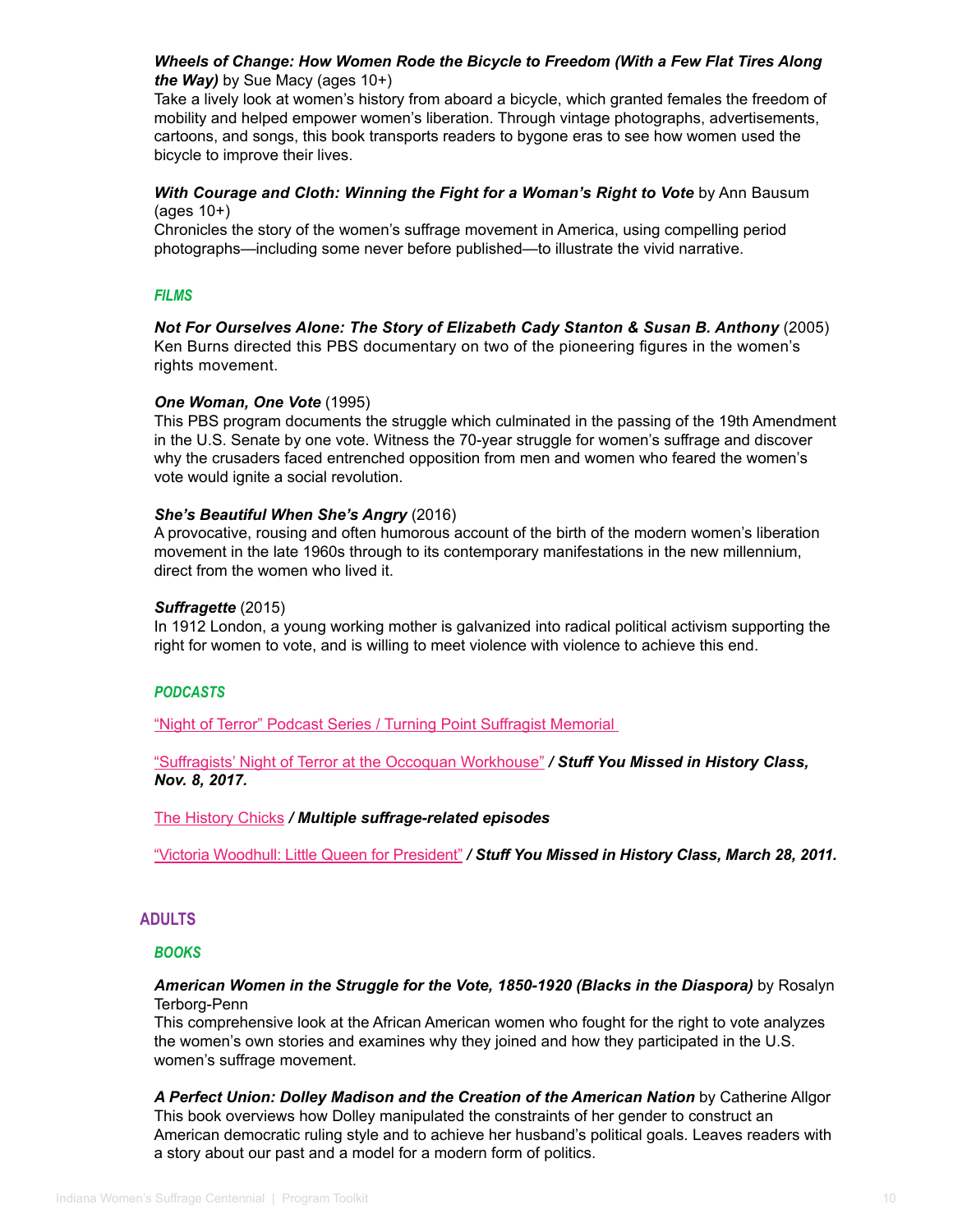## *A Strong-Minded Woman: The Life of Mary A. Livermore* by Wendy Hamand Venet Venet reconstructs Mary Livermore's remarkable story and explores how and why she became so renowned in her day. A leading figure in the struggle for woman's rights as well as in the temperance movement, she was as widely recognized during her lifetime as Susan B. Anthony, and for a time the most popular and highly paid female orator in the country. Yet few today remember even her name.

# *A Vindication of the Rights of Woman* by Mary Wollstonecraft

In an era of revolutions demanding greater liberties for mankind, Wollstonecraft (1759-1797) was an ardent feminist who spoke eloquently for countless women of her time. First published in 1792, her book created a scandal in its day, largely, perhaps, because of the unconventional lifestyle of its creator. Today, it is considered the first great manifesto of women's rights.

## *A Woman's Crusade: Alice Paul and the Battle for the Ballot* by Mary Walton

With her daring and unconventional tactics, Alice Paul eventually succeeded in forcing President Woodrow Wilson and a reluctant U.S. Congress to pass the 19th Amendment. Here is the inspiring story of the young woman whose dedication to women's rights made that dream a reality.

# *Indiana's 200: The People Who Shaped the Hoosier State* by Linda C. Gugin and James E. St. Claire

Written by historians, scholars, biographers, and independent researchers, the biographical essays will enhance the public's knowledge and appreciation of those who made a difference in the lives of Hoosiers, the country, and even the world.

#### *Campaign Crossroads: Presidential Politics in Indiana from Lincoln to Obama* by Andrew E. Stoner

A look back over the varied, sometimes important, sometimes irrelevant, but always interesting presidential campaign cycles in Indiana history.

# *Century of Struggle: The Woman's Rights Movement in the United States* by Eleanor Flexner and Ellen Fitzpatrick

The struggle for women's voting rights was one of the longest, most successful, and in some respects most radical challenges ever posed to the American system of electoral politics. This book tells the story of the great social movements in historical.

## *Elizabeth Cady Stanton: An American Life* by Lori D. Ginzberg

In this subtly crafted biography, Ginzberg narrates the life of a woman of great charm, enormous appetite, and extraordinary intellectual gifts who turned the limitations placed on women like herself into a universal philosophy of equal rights.

# *One Woman, One Vote: Rediscovering the Women's Suffrage Movement edited* by Marjorie Spruill Wheeler

Companion book to the PBS American Experience documentary by the same name, this anthology is the most comprehensive collection of writings—contemporary and historical—on the woman suffrage movement in America.

## *Selling Suffrage* by Margaret Finnegan

Pathbreaking study of woman suffrage from the 1850s to the 19th Amendment in 1920. Reveals how activists came to identify with consumer culture and employ its methods of publicity to win popular support through carefully crafted images of enfranchised women as "personable, likable, and modern."

*Seneca Falls and the Origins of the Women's Rights Movement* by Sally G. McMillen McMillen unpacks, for the first time, the full significance of the revolutionary convention that changed the course of women's history.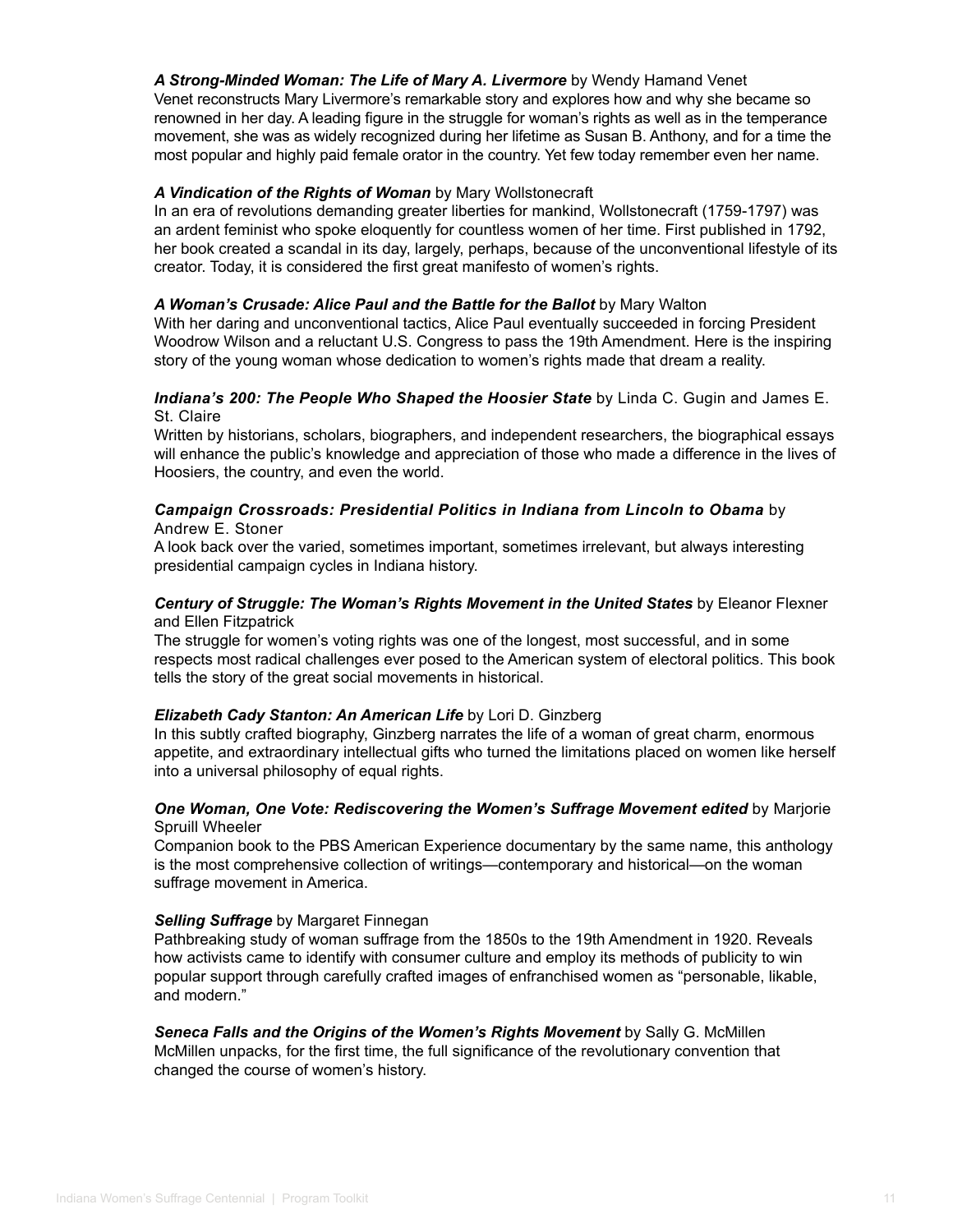# *Suffragists in Washington, D.C.: The 1913 Parade and the Fight for the Vote* by Rebecca Boggs Roberts

The Great Suffrage Parade was the first civil rights march to use the nation's capital as a backdrop. Roberts narrates the heroic struggle of Alice Paul and the National Woman's Party as they worked to earn the vote.

# *The History of Woman Suffrage* by Susan B. Anthony and Idea Husted Harper

Produced by the women themselves, it is a history of the women's suffrage movement, primarily in the United States. Harper, a Hoosier, was hand-picked by Anthony to write the history.

# *The Woman's Hour: The Great Fight to Win the Vote* by Elaine Weiss

Following a handful of remarkable women who left their respective forces into battle, this book is an inspiring story of activists winning their own freedom in one of the last campaigns forged in the shadow of the Civil War, and the beginning of the great 20th century battles for civil rights.

# *Parlor Politics: In Which the Ladies of Washington Help Build a City and a Government* by Catherine Allgor

In the days before organized political parties, the social machine built by early federal women helped to ease the transition from a failed republican experiment to a burgeoning democracy.

*When Hens Crow: The Woman's Rights Movement in Antebellum America* by Sylvia D. Hoffert Using speeches, pamphlets, newspaper reports, editorials and personal papers, Hoffert discusses how ideology, language, and strategies of early woman's rights advocates influenced a new political culture grudgingly inclusive of women.

*Women Against Women: American Anti-Suffragism, 1880-1920* by Jane Jerome Camhi Looks at three overlapping groups of women: maternal reformers, women writers and imperialist ladies. These women are then followed into action as campaigners in their own right, as well as supports of anti-suffrage men.

*Women Will Vote: Winning Suffrage in New York State* by Susan Goodier and Karen Pastorello Celebrates the 2017 centenary of women's right to full suffrage in New York State. Goodier and Pastorello highlight the activism of rural, urban, African American, Jewish, immigrant, and European American women, as well as male suffragists.

*Winning the Vote: The Triumph of the American Woman Suffrage Movement* by Robert Cooney Presents the American woman suffrage movement clearly and chronologically with emphasis on the fascinating personalities and turbulent political campaigns of the early 20th century.

# *Women and the U.S. Constitution, 1776-1920* by Jean H. Baker

In the drafting of the U.S. Constitution, gender was a non-issue. Women played no role in the authorship of either the original 1878 document or the Bill of Rights, and were largely excluded from the Constitution's application.

# *FILMS*

## *Iron Jawed Angels* (2004)

Defiant young activists take the women's suffrage movement by storm, putting their lives at risk to help American women win the right to vote.

*Not For Ourselves Alone: The Story of Elizabeth Cady Stanton & Susan B. Anthony* (2005) Ken Burns directed this PBS documentary on two of the pioneering figures in the women's rights movement.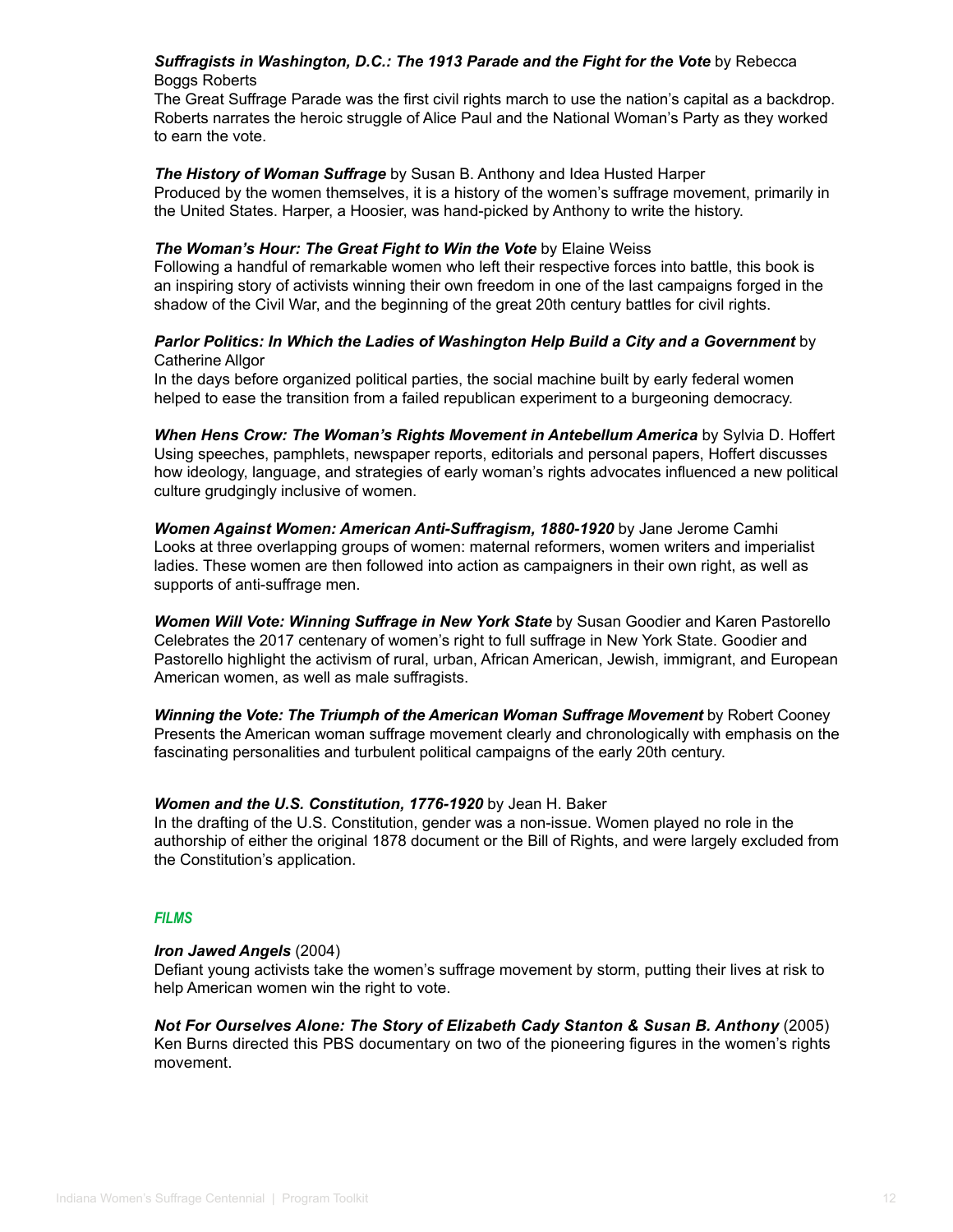#### *One Woman, One Vote* (1995)

This PBS program documents the struggle which culminated in the passing of the 19th Amendment in the U.S. Senate by one vote. Witness the 70-year struggle for women's suffrage and discover why the crusaders faced entrenched opposition from men and women who feared the women's vote would ignite a social revolution.

# *She's Beautiful When She's Angry* (2016)

A provocative, rousing and often humorous account of the birth of the modern women's liberation movement in the late 1960s through to its contemporary manifestations in the new millennium, direct from the women who lived it.

#### *Suffragette* (2015)

In 1912 London, a young working mother is galvanized into radical political activism supporting the right for women to vote, and is willing to meet violence with violence to achieve this end.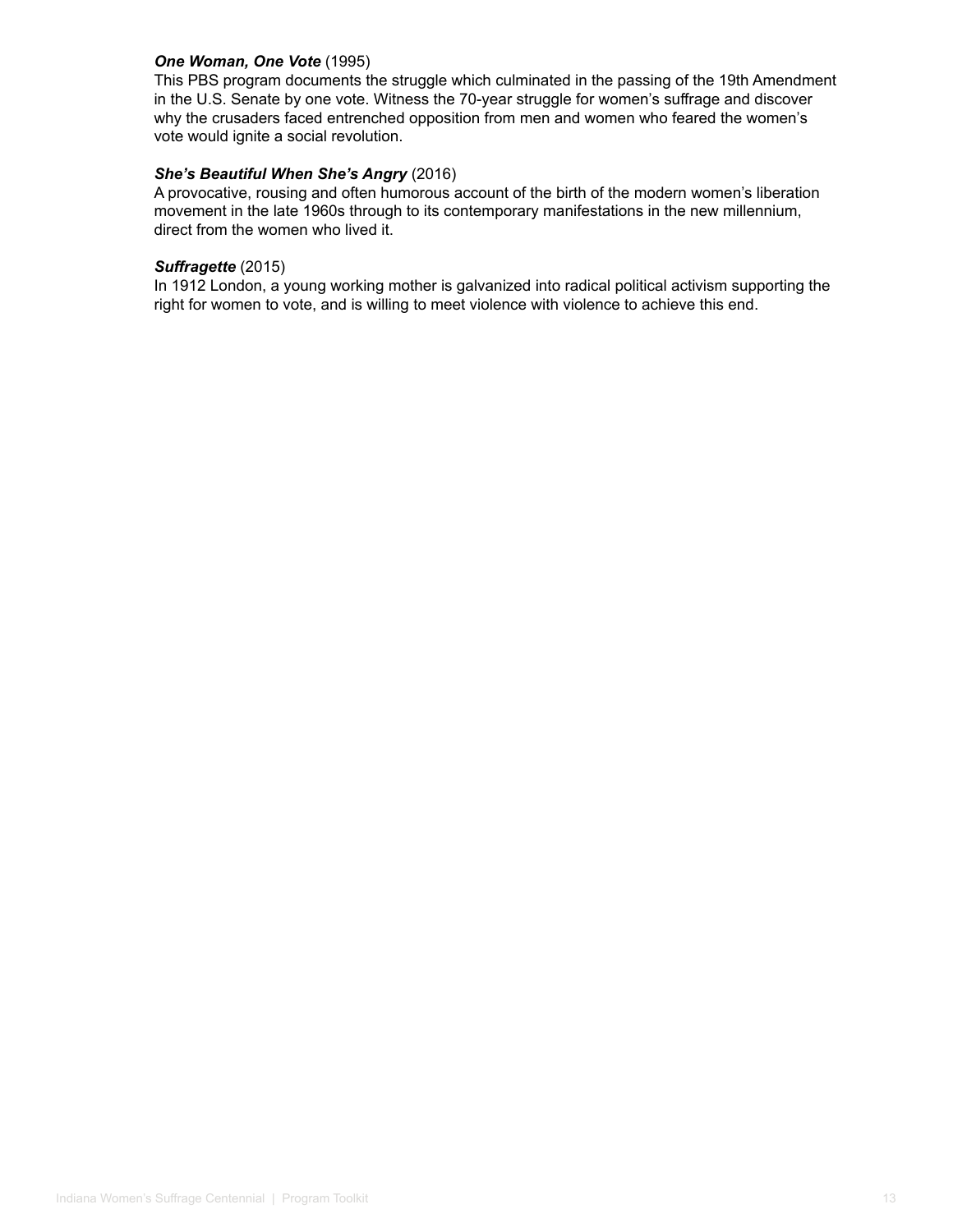# <span id="page-13-0"></span>APPENDIX C: MAY WRIGHT SEWALL FELLOWSHIPS

In honor of the centennial of women's suffrage, Indiana Humanities is pleased to offer a new research fellowship of \$2,500 to support new humanities research on Indiana women's participation in local, state and national politics leading up to and since the 19th Amendment. Our purpose is to commemorate suffrage by illuminating the difficulties women of different background and means faced politically before, during and after 1920.

# **GOALS**

- To increase knowledge of Indiana women's participation in local, state and national politics, including the battle for suffrage, women as voters, women running and/or holding elected office, women as organizers and activists engaged in political causes and/or women as shapers of political ideas and culture.
- To increase the amount and quality of scholarship on Hoosier women of color and workingclass women, in particular, as it relates to the issues and ideas outlined above.
- To increase the use of Indiana-based archives and collections by humanities scholars and researchers.
- To deepen and complicate our understanding of the past and the degree to which Indiana women were of, behind or ahead of their times.

For more information on eligibility, requirements and how to apply, download the call for proposals from the Resources page of the Indiana Women's Suffrage Centennial website.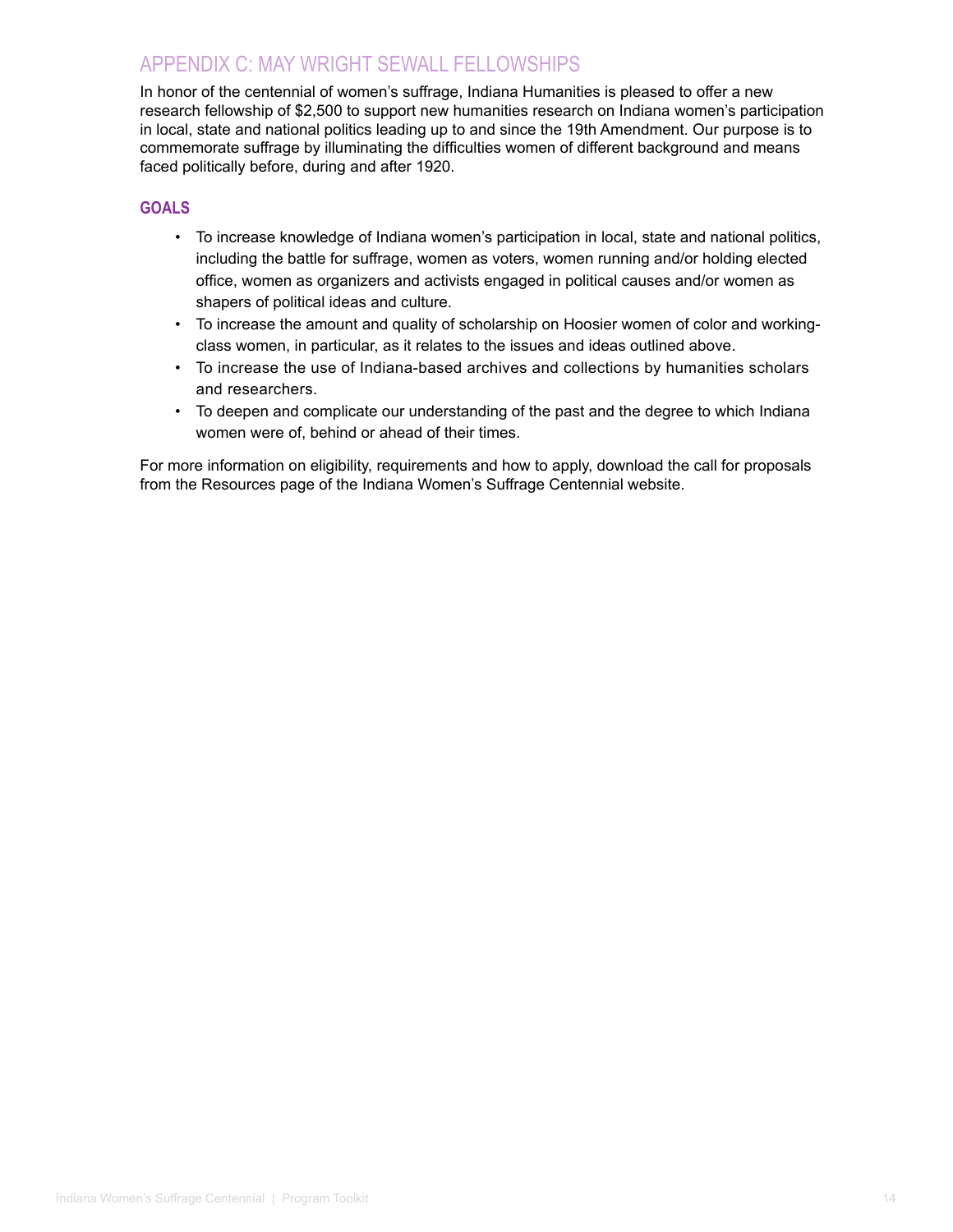# <span id="page-14-0"></span>APPENDIX D: ACTION GRANTS

Indiana Humanities offers a variety of grants to support public humanities programs across the state, including great ideas to mark the suffrage centennial.

Several kinds of grants are available:

- Action Grants (up to \$3,000, offered on a rolling basis)
- Historic Preservation Education Grants (up to \$2,500, offered twice a year)
- Innovation Grants (up to \$10,000, offered once a year)
- Collaboration Grants (up to \$20,000, offered once a year)

Full guidelines and application information can be found on the Indiana Humanities website. A few things to keep in mind:

# **WHAT WE SUPPORT**

Indiana Humanities' mission is to encourage Hoosiers to think, read and talk, and we like to support projects that do just that—projects that help people learn new information, consider different perspectives, share ideas and understand one another better. Programs may come in a variety of formats—workshops, presentations, reading/discussion programs, exhibitions, podcasts, film documentaries and more—as long as they're open to the public and utilize the humanities as a tool for engagement.

# **ELIGIBILITY**

You must apply on behalf of an Indiana-based tax-exempt organization. Schools, public libraries, churches, community organizations and government entities are eligible. Organizations are eligible for one Action Grant each calendar year.

## **REQUIREMENTS**

Your project must:

- Contain a strong focus on the humanities.
- Include humanities scholars in planning and implementation.
- Be intended for a public audience.
- Be presented at a site that is accessible according to the Americans with Disabilities Act (ADA).
- Include a plan for execution.
- Demonstrate at least one-to-one match in cash or in-kind contributions from your organization or other sources.
- Begin after notification is received from Indiana Humanities.
- Be completed within a year of the award date.

## **HOW TO APPLY**

For complete details and to apply, visit [www.IndianaHumanities.org/grants](https://indianahumanities.org/about-grants) or contact George Hanlin, Director of Grants, [ghanlin@indianahumanities.org](mailto:ghanlin%40indianahumanities.org?subject=Indiana%20Women%27s%20Suffrage%20Centennial%20Grants) or 800-675-8897, extension 128.